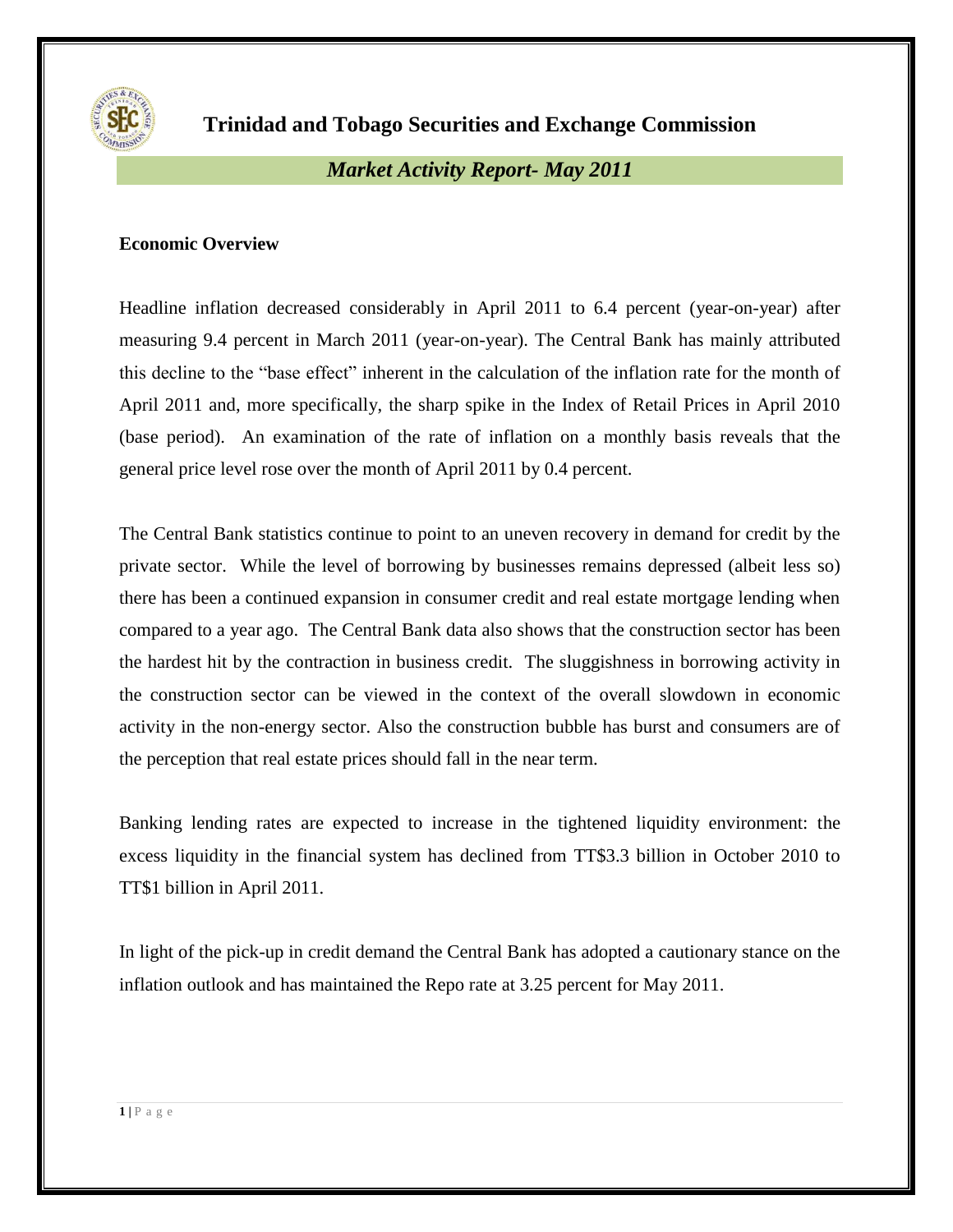#### **Stock Market Performance**

The local stock market continues to exhibit positive trends as the TTSE Composite Index advanced by 3.13 percent in May 2011 to close at 926.44. After faltering in February and March of this year the market maintained an upward trajectory thereafter and posted an increase of 6.24 percent in the April-May 2011 period. At the end of May 2011 the TTSE Composite Index remained 11.77 percent higher compared to its value a year ago (**Figure 1**). The market's performance for May 2011 brought the year-to-date increase in the stock market to 10.87 percent. This year to date performance mirrors the performance for the last year when the market rallied in the earlier part of the year to post an overall gain of 8.77 percent from January to May 2010. The stock market gains in the first five (5) months of the year occurred amidst a low interest rate environment, a resurgence of consumer confidence as evidence by the pick-up in consumer borrowing and a favourable earnings season for several listed companies on the stock exchange such as One Caribbean Media (OCM), West Indies Tobacco Company (WITCO), Republic Bank Limited (RBL) and Guardian Holdings Limited (GHL). During the month's trading ten (10) stocks advanced, six (6) declined and ten (10) stocks traded firm.

The positive performance of the stock market along with the recovery in consumer confidence in the economy can further buoy investor sentiment. Although borrowing by businesses still remains sluggish the relatively stable inflation environment coupled with the improvement in the job market and lower borrowing rates prevailing in the economy provide favourable conditions for an improvement in private sector confidence which can further boost the local stock market.

#### **Market Development**

The Trinidad and Tobago Stock Exchange (TTSE) is expected to launch its new trading platform on June 06, 2011. This initiative would consolidate the two (2) markets for equities and bond trading into a single trading platform.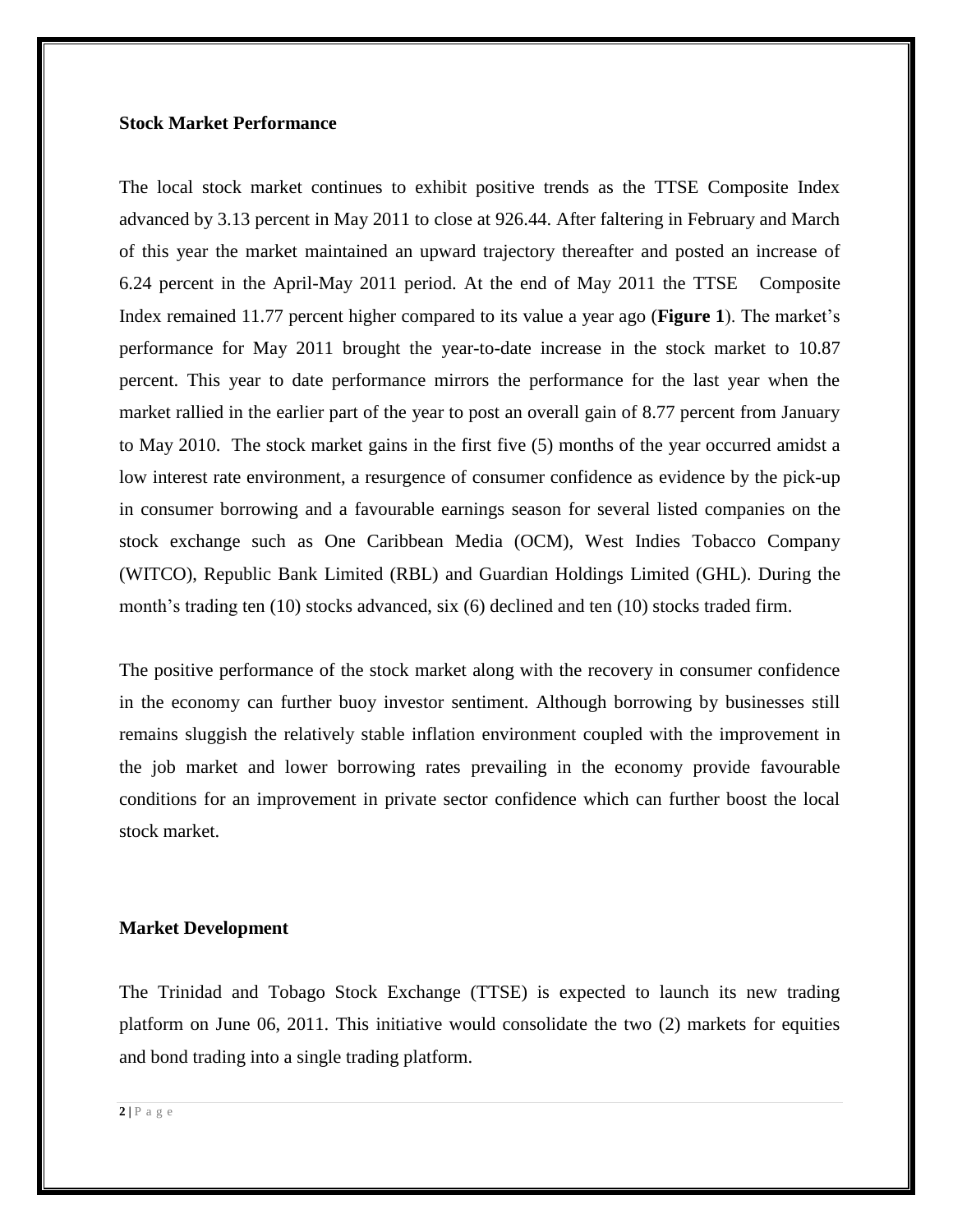#### **Figure 1**





#### **Performance of Cross Listed Companies**

Locally domiciled stocks continued to outperform their regional counterparts in May 2011 as the All T&T Index posted an increase of 3.13 percent while the Cross-Listed Index posted a smaller increase of 1.77 percent.

#### **Trading Activity**

Trading activity on the stock market for the month of May 2011 was somewhat mixed. While trading volumes for listed companies increased sharply over the month there was a substantial decline in the value of trades over this same period. As such, while trading volumes more than doubled for the month of May 2011 (107.88 percent) the value of the shares traded on the Exchange fell by 72.94 percent. This apparent anomaly can be attributed to the volatile trading pattern of the Republic Bank Limited (RBL) share over the

**3 |** P a g e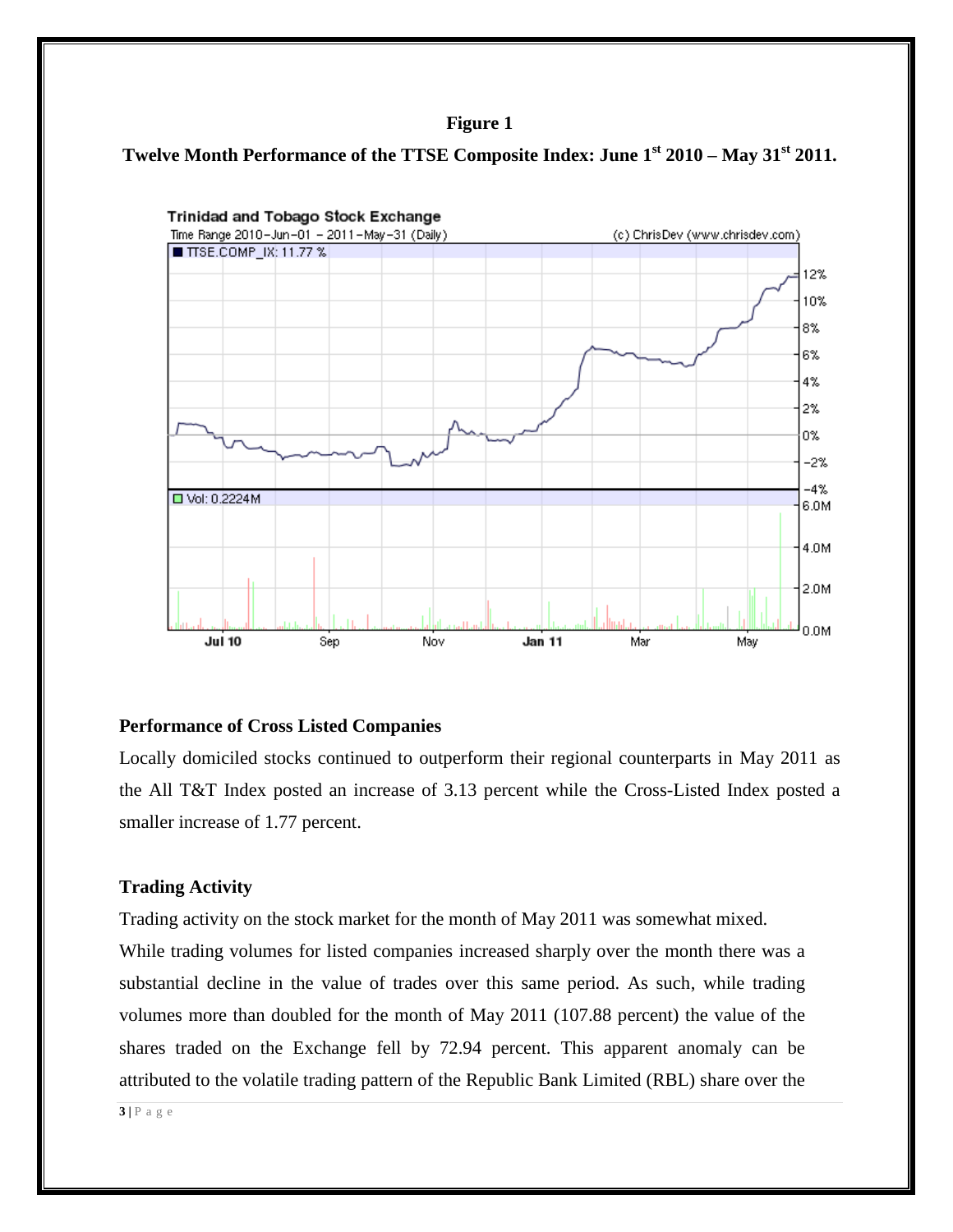last two (2) months. The RBL share, which accounted for the bulk of trading values for the market in April 2011 (73 percent), experienced a sharp-fall off in trading in May 2011. The value of RBL shares traded on the Exchange fell from TT\$124. 4 million in April 2011 to TT\$2.6 million in May 2011.

**Table 1: Monthly and yearly comparison of trading volumes and values: May 2011.**

| <b>Volume/Value</b>  | <b>April 2011</b> | <b>May 2011</b> | <b>May 2010</b> | <b>Month</b> to   | Year-on-year     |
|----------------------|-------------------|-----------------|-----------------|-------------------|------------------|
|                      |                   |                 |                 | <b>Month</b>      | <b>Change</b>    |
|                      |                   |                 |                 | <b>Change</b>     |                  |
| Volume of            | 7,850,935         | 16,320,603      | 9,848,640       | 8,469,668         | 6,471,963        |
| Trading              |                   |                 |                 | 107.88%           | 65.71%           |
| Value of             | 170,745,224.68    | 46,211,254.30   | 132,547,908.11  | (124, 533, 970.3) | (86, 336, 653.8) |
| Trading $(\$)$       |                   |                 |                 | $(72.94\%)$       | $(65.14\%)$      |
| Average Daily        | 373,854.05        | 777,171.57      | 468,982.86      | 403,317.52        | 308,188.71       |
| Volume               |                   |                 |                 | 107.88%           | 65.71%           |
| <b>Average Daily</b> | 8,130,725.00      | 2,200,535.9     | 6,311,805.14    | (5,930,189.1)     | (4,111,269.24)   |
| Value $(\$)$         |                   |                 |                 | $(72.94\%)$       | $(65.14\%)$      |

## **Bond Market Activity**

### Primary Bond Market

During the month of May 2011 the primary bond market saw the issue of a 19-year fixed rate bond by National Insurance Property Development Company Limited (NIPDEC) due May 17, 2030. This bond had a coupon rate of 6.55 percent and a face value of TT\$750,000,000. The bond issue was heavily oversubscribed and was allotted at a premium with investors earning a yield to maturity of 6.25 percent, which was slightly lower that the 6.55 percent coupon rate. This bond issue, the first since March 2011, brought the total value of bond issues on the primary market for the year to date to TT\$ 3.08 bn. Due to the notable contraction of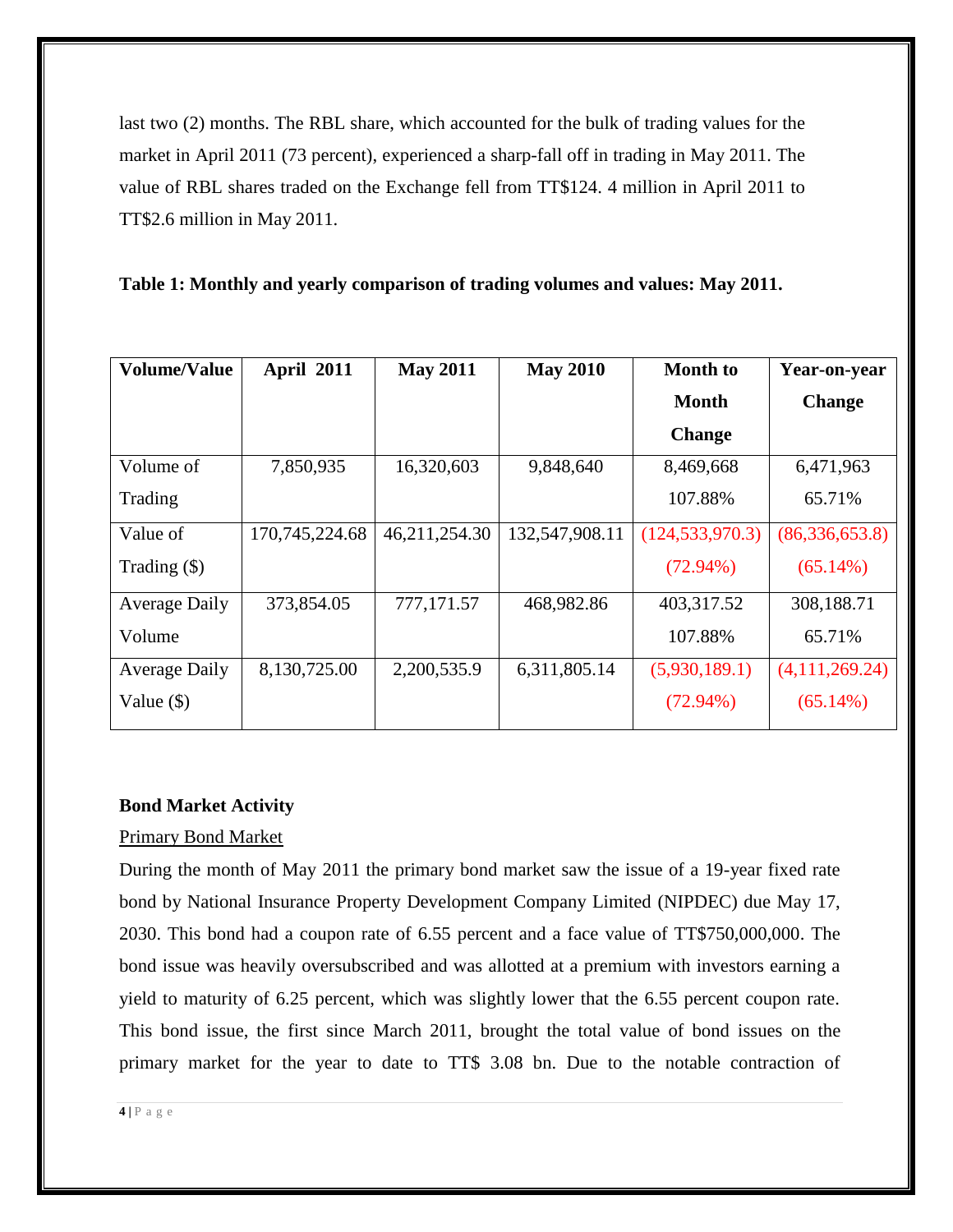Government issues and the sluggishness of corporate bond issues activity in the primary bond market has been subdued as compared to the same period in 2010 where activity in the primary market for bonds amounted to TT\$10.6 bn.

#### Secondary Bond Market

Trading on the secondary bond market picked up in May 2011 following a slump in April where there was no activity. A total of five (5) trades took place on the Exchange with a combined value of TT\$3,481,984.40. The value of trades on the Exchange for the year-to-date measured TT\$89,405,844.40 which was considerably lower than that for the same period in 2010 where trading on the secondary market amounted to TT\$1,179,788,092.70.

#### **Regional**

#### **Jamaica Stock Market**

The Jamaican stock market posted a decline of 0.65 percent in May 2011 to close at 88,651.86. The market experienced intermittent volatility before closing in negative territory at the end of May 2011. Despite this decline there were more advances than declines amongst listed companies: twenty-four (24) stocks advanced, nine (9) stocks declined and seven (7) remained unchanged over the month of May 2011.

Trading activity on the Exchange also remained buoyant in May 2011 when compared to the previous month. Market volumes and values in May 2011 were 82.74 percent and 171.8 percent higher than in April 2011.

The favourable advance-decline ratio of listed companies and the increase in trading activity on the Exchange suggest that the decline in the JSE Market Index in May 2011 is not indicative of a future trend in the stock market.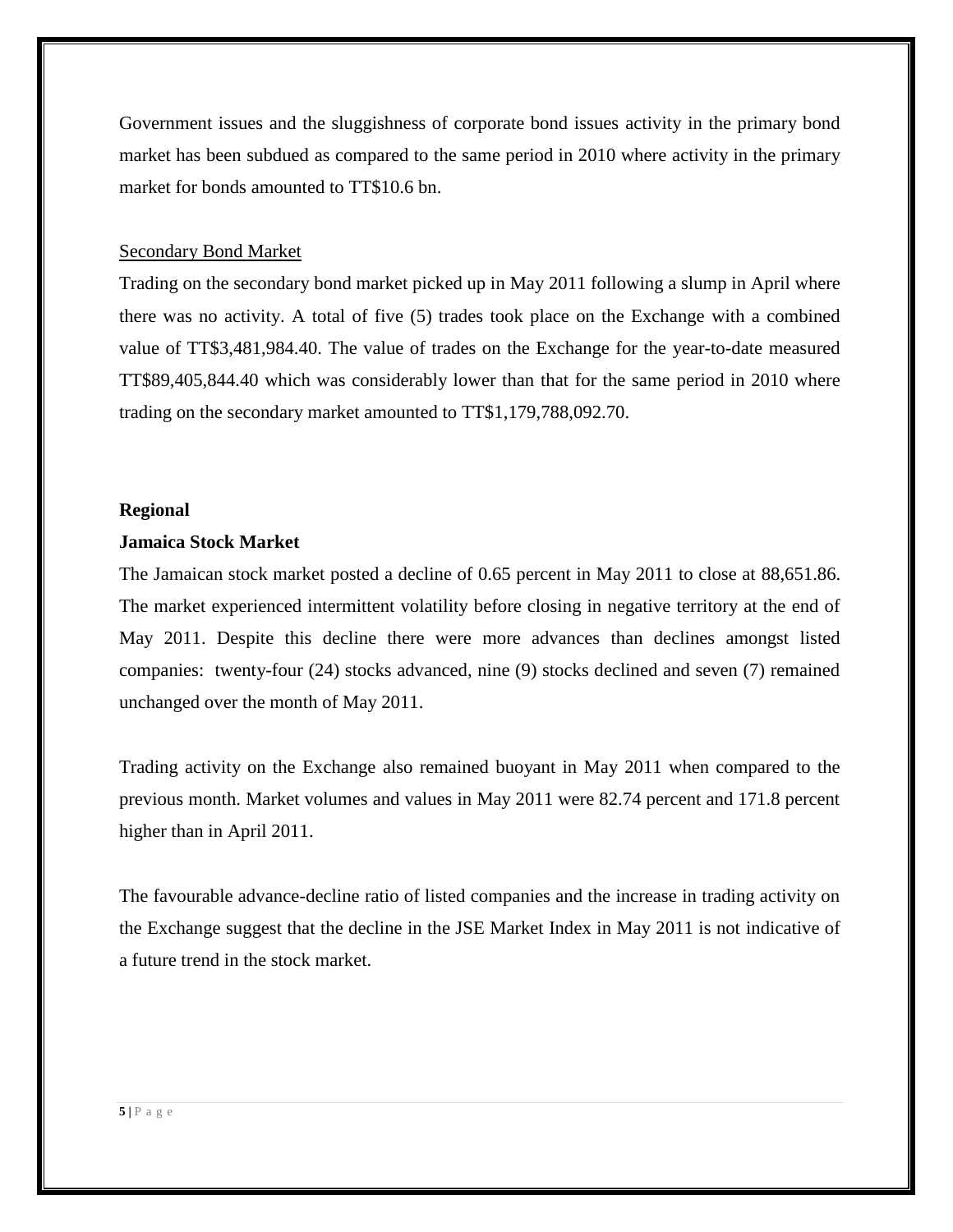





## **Barbados Stock Market**

 $\overline{a}$ 

The Barbados stock market posted a positive performance during the month of May 2011 with the BSE Composite Index advancing by 1.16 percent to close at 743.82. This brought the year to date performance to 10.17 percent. The rally in share prices for the year thus far has reversed much of the decline in the previous year: the market has posted a marginal decline of 0.70 percent over the twelve (12) months to May 2011. Despite this upward movement, concerns still persist over the country's fiscal imbalance and mounting national debt. Also, there continues to be excess liquidity in the Barbadian banking system due mainly to a decline in credit to the private sector.<sup>1</sup>

**<sup>6</sup> |** P a g e <sup>1</sup> Economic Review of economy: March 2011- Central Bank of Barbados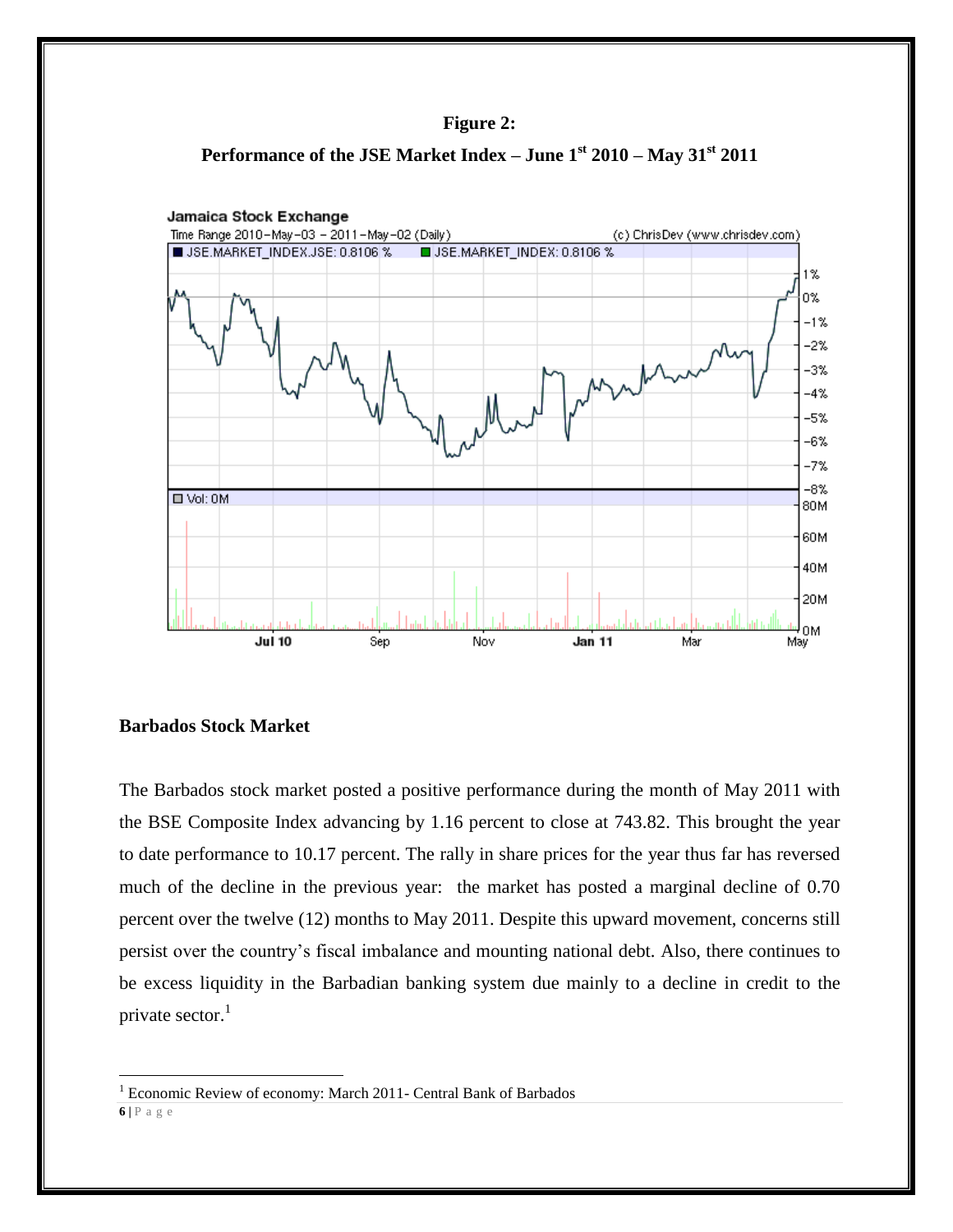





## **International Developments**

Global equity markets were down in May 2011 as concerns over the Greek debt crisis and the slowdown in the US economy tempered market sentiment. The emerging markets of India and China were the worst performing markets with the Shanghai Composite and BSE Sensex posting losses of 5.77 percent and 3.75 percent respectively. The developed markets fared slightly better with the FTSE and Dow Jones posting declines of 1.32 percent and 1.88 percent respectively. Weak economic data<sup>2</sup> emanating from the housing market and manufacturing sector in the United States raised concerns of a slowdown of the US economy and added to the already existing fears of a contagion in euro zone debt crisis.

<sup>&</sup>lt;sup>2</sup> According to the S&P/Case-Shiller composite index of 20 metropolitan areas .Single-family home prices dropped in March 2011, dipping below their 2009 low. Also, an index of manufacturing activity in the Chicago region dropped sharply to 56.6% in May 2011 from 67.6% in April 2011, the lowest reading since November 2009.